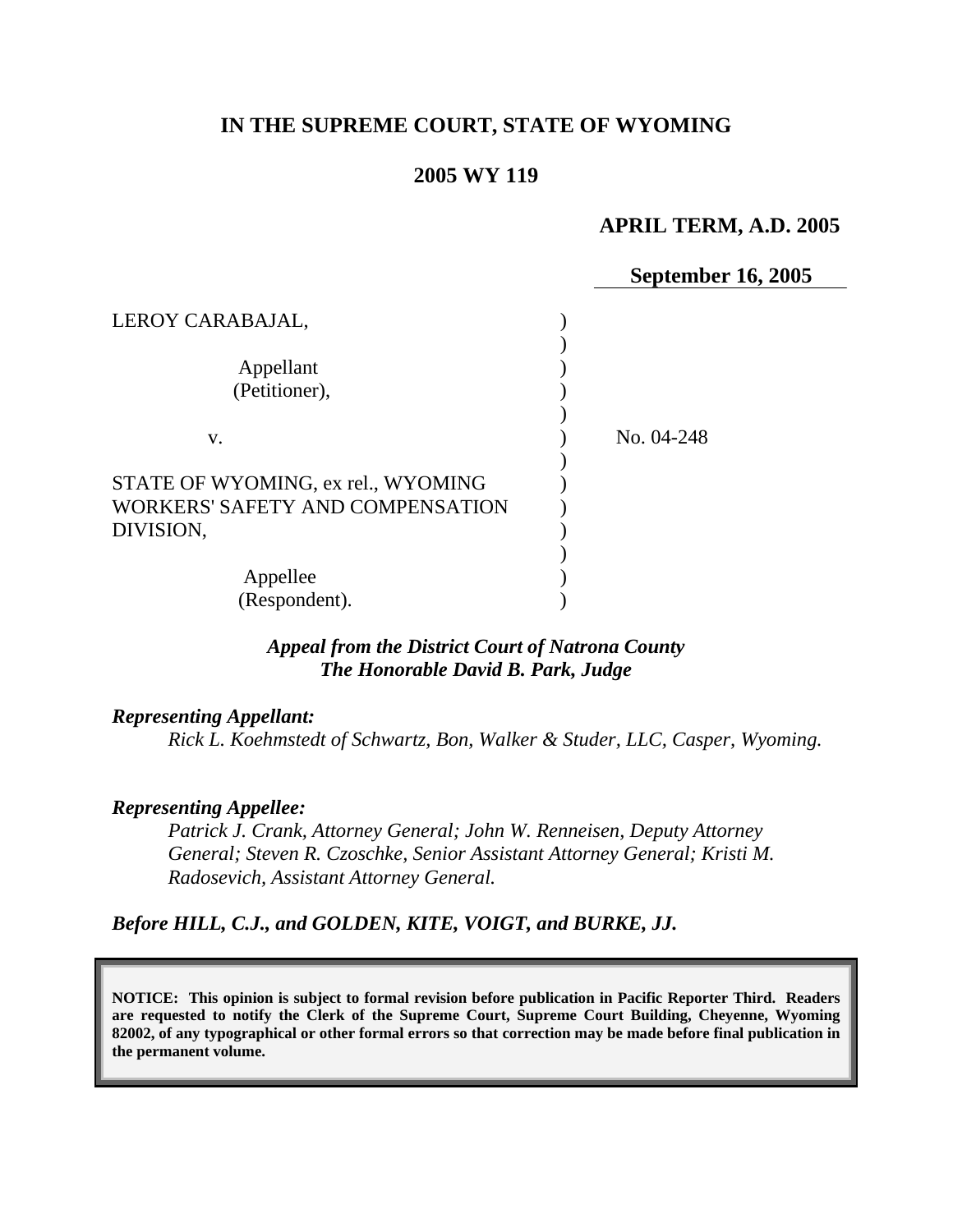# **BURKE, Justice.**

[¶1] Leroy Carabajal appeals from an Order Denying Benefits and Granting Petition to Modify issued by the Office of Administrative Hearings (OAH). Upon our review, we find that the hearing examiner erred as a matter of law in failing to apply the second compensable injury rule in determining whether Mr. Carabajal was entitled to workers' compensation benefits. Accordingly, we reverse and remand for reconsideration.

## *ISSUES*

[¶2] We restate the issues presented by Mr. Carabajal as follows:

1. Did the hearing examiner err in failing to apply the second compensable injury rule?

The Division frames the issues as:

- 1. Whether consideration of the second compensable injury rule is inappropriate because it is a new theory raised for the first time on appeal?
- 2. Whether the Hearing Examiner's Order Denying Benefits and Granting Petition to Modify is supported by substantial evidence?

# *FACTS*

[¶3] The facts of this case are not disputed. On August 10, 1977, Mr. Carabajal injured his lower back while using a sledgehammer to clean coal ash from a chute for his employer, Pacific Power & Light. Mr. Carabajal sustained a herniated disc at the L5-S1 level that required surgery. He received workers' compensation benefits from 1977 until 1980. Mr. Carabajal returned to work and did not seek, or receive, additional benefits until 2002.

[¶4] In 2002, Mr. Carabajal experienced low back pain while walking. He was not at work at the time. He sought medical treatment and an MRI revealed scar tissue and a herniated disc at L5-S1. Mr. Carabajal had microdiscectomy surgery to repair the herniated disc, but problems with his back persisted. He continued receiving medical treatment and underwent a fusion surgery in 2003. He has been unable to return to work since the surgery.

[¶5] Prior to the 2003 surgery, Mr. Carabajal sought payment of his medical bills and temporary total disability benefits (TTD) from the Division. On November 20, 2002, the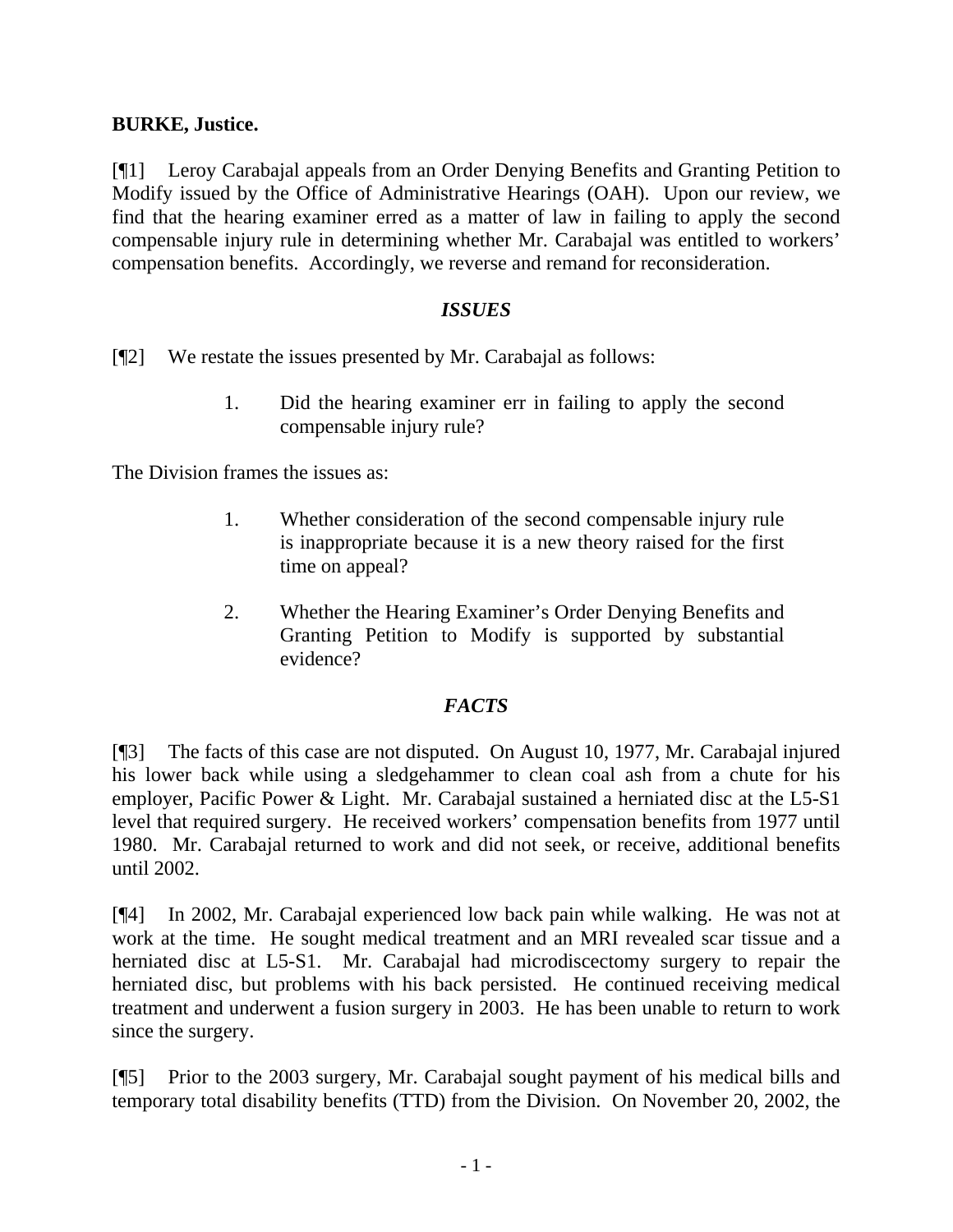Division issued its final determination regarding Mr. Carabajal's claims. The Division allowed payment of medical benefits but denied TTD benefits. The Division cited Wyo. Stat. Ann. § 27-[1](#page-2-0)4-605(a) and (c) (LexisNexis 2001) as authority for its decision.<sup>1</sup> Mr. Carabajal timely objected to the Division's determination and requested a contested case hearing.

[¶6] In preparation for the hearing, the parties deposed Dr. Joseph Sramek, Mr. Carabajal's treating physician, regarding the relationship between the 1977 injury and the 2002 injury. After reviewing Dr. Sramek's testimony, the Division concluded that it had erroneously paid Mr. Carabajal's medical bills relating to his 2002 injury. On March 6, 2003, the Division filed an Application for Modification of Benefits Due to Mistake pursuant to Wyo. Stat. Ann. § 27-14-605(a) in an attempt to correct the error and recoup the medical payments it had made.

(b) Any right to benefits shall be terminated and is no longer under the jurisdiction of this act if a claim for any benefit is not filed with the division within the four (4) year limitation prescribed under subsection (a) of this section.

(c) A claim for medical benefits which would otherwise be terminated under subsection (b) of this section and barred under W.S. 27-14-503(a) and (b) may be paid by the division if the claimant:

- (i) Submits medical reports to the division substantiating his claim;
- (ii) Proves by competent medical authority and to a reasonable degree of medical certainty that the condition is directly related to the original injury; and
- (iii)Submits to an examination by a health care provider selected by the division and results of the examination validate his claim.

<span id="page-2-0"></span> 1 Wyo. Stat. Ann. § 27-14-605 (LexisNexis 2001) provides:

<sup>(</sup>a) If a determination is made in favor of or on behalf of an employee for any benefits under this act, an application may be made to the division by any party within four (4) years from the date of the last payment for additional benefits or for a modification of the amount of benefits on the ground[s] of increase or decrease of incapacity due solely to the injury, or upon grounds of mistake or fraud. The division may, upon the same grounds and within the same time period, apply for modification of medical and disability benefits to a hearing examiner or the medical commission, as appropriate.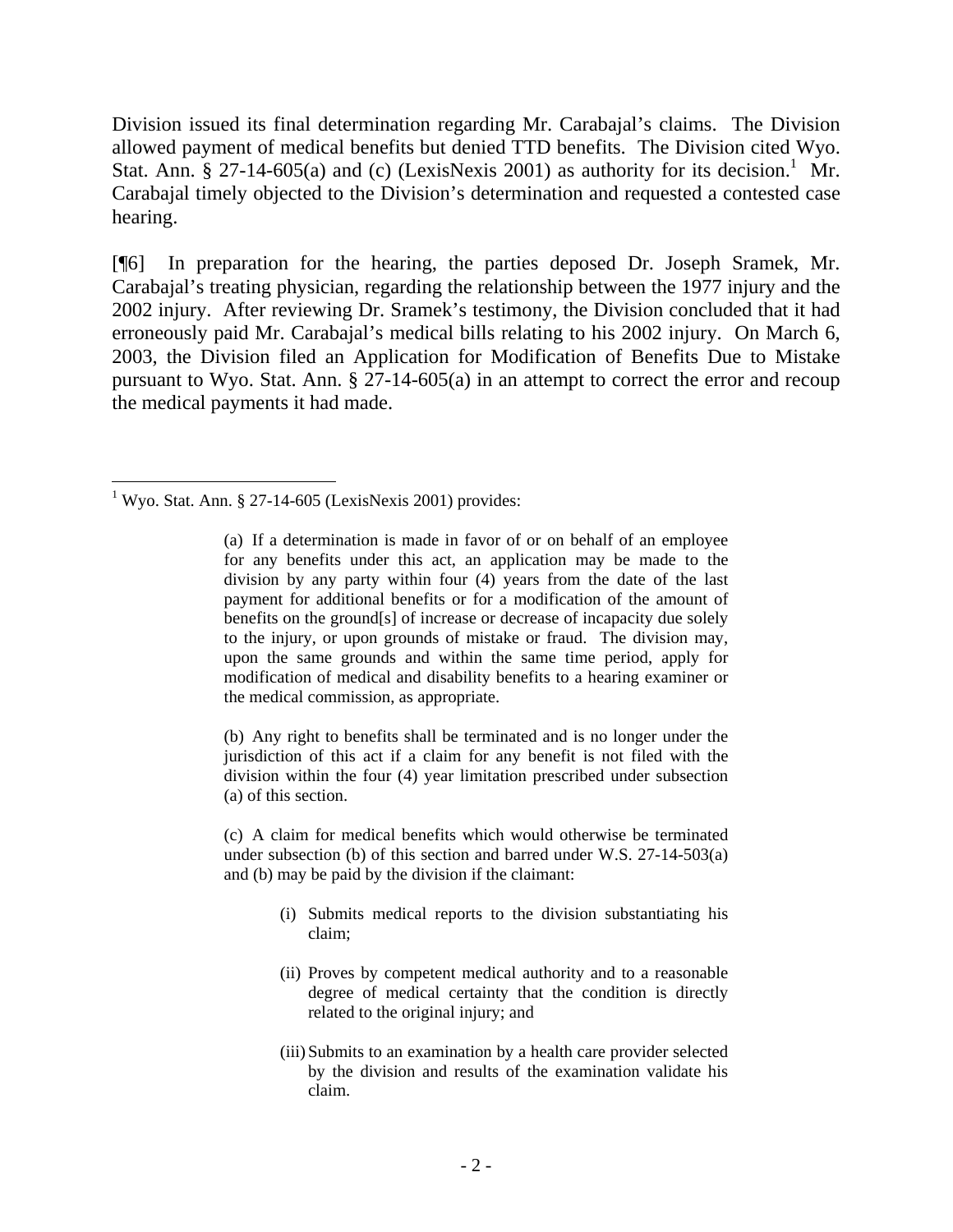[¶7] On April 1, 2003, a contested case hearing was held to address the denial of TTD benefits and the Division's application for modification. The OAH affirmed the Division's denial of TTD benefits on the basis that Mr. Carabajal had failed to prove he sustained a work-related injury as defined by Wyo. Stat. Ann. § 27-14-102(a) $(xi)^2$  and that Mr. Carabajal had failed to file his claim within the four-year time limitation required by Wyo. Stat. Ann. § 27-14-605(a). The OAH also approved the Division's application for modification based on Mr. Carabajal's failure to prove his condition was directly related to the original injury under Wyo. Stat. Ann. § 27-14-605(c). Mr. Carabajal filed a petition for review with the district court. The district court affirmed in part and reversed in part the decision of the OAH. The district court held, "[t]he decision of the Hearing Examiner is affirmed to the extent that it allows the Division to cease further benefits. To the extent that the order grants the Division authority to recoup any previously paid benefits, the order is reversed as being without authority." This appeal followed.

## *STANDARD OF REVIEW*

[¶8] When reviewing administrative decisions, we are limited to a determination of the factors specified in Wyo. Stat. Ann. § 16-3-114(c) (LexisNexis 2005), which provides:

> (c) To the extent necessary to make a decision and when presented, the reviewing court shall decide all relevant questions of law, interpret constitutional and statutory provisions, and determine the meaning or applicability of the terms of an agency action. In making the following determinations, the court shall review the whole record or those parts of it cited by a party and due account shall be taken of the rule of prejudicial error. The reviewing court shall:

> (i) Compel agency action unlawfully withheld or unreasonably delayed; and

> (ii) Hold unlawful and set aside agency action, findings and conclusions found to be:

 $\overline{a}$ 

<span id="page-3-0"></span><sup>&</sup>lt;sup>2</sup> Wyo. Stat. Ann. § 27-14-102(a)(xi) (LexisNexis 2001) provides, in pertinent part, that:

<sup>&</sup>quot;Injury" means any harmful change in the human organism other than normal aging and includes damage to or loss of any artificial replacement and death, arising out of and in the course of employment while at work in or about the premises occupied, used or controlled by the employer and incurred while at work in places where the employer's business requires an employee's presence and which subjects the employee to extrahazardous duties incident to the business.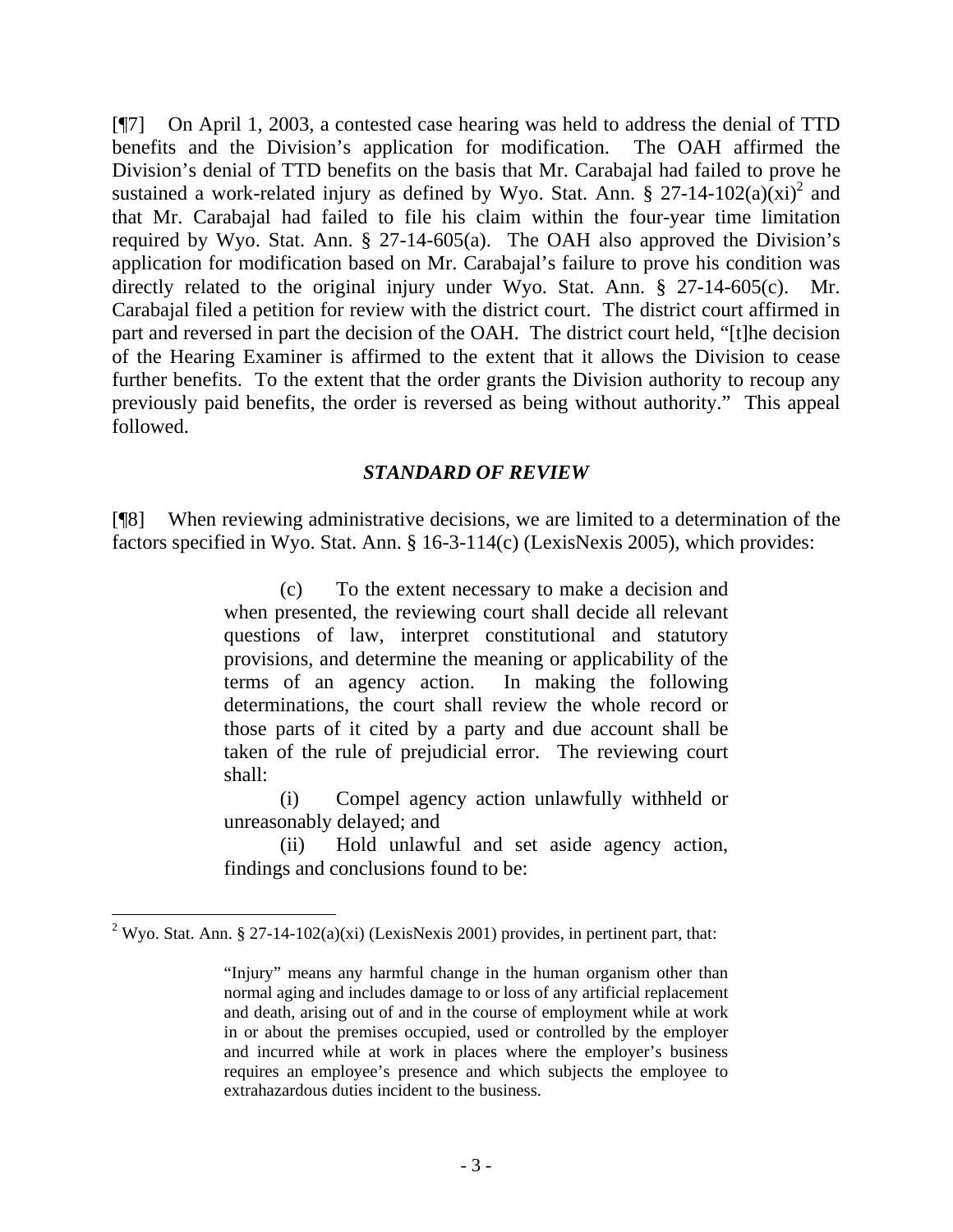(A) Arbitrary, capricious, an abuse of discretion or otherwise not in accordance with law;

(B) Contrary to constitutional right, power, privilege or immunity;

(C) In excess of statutory jurisdiction, authority or limitations or lacking statutory right;

(D) Without observance of procedure required by law; or

(E) Unsupported by substantial evidence in a case reviewed on the record of an agency hearing provided by statute.

We have also stated:

"The interpretation and correct application of the provisions of the Wyoming Worker's Compensation Act are questions of law over which our review authority is plenary. Conclusions of law made by an administrative agency are affirmed only if they are in accord with the law. We do not afford any deference to the agency's determination, and we will correct any error made by the agency in either interpreting or applying the law."

*Bailey v. State ex rel. Wyo. Workers' Safety and Compensation Div., 2002 WY 145,* 19, 55 P.3d 23, 26 (Wyo. 2002) (internal citations omitted) (quoting *State ex rel. Workers' Safety and Compensation Div. v. Garl,* 2001 WY 59, ¶ 9, 26 P.3d 1029, 1032 (Wyo. 2001)). We review this case as if it had come directly to this Court from the agency and do not afford any deference to the district court's decision. *Id.*, ¶ 6.

# *DISCUSSION*

[¶9] Mr. Carabajal contends the second compensable injury rule is applicable to his case and that the hearing examiner erred by analyzing his case pursuant to Wyo. Stat. Ann. § 27-14-605. He asserts that the improper application of Wyo. Stat. Ann. § 27-14- 605 subjected him to a four-year statute of limitations and a heightened burden of proof regarding his claim. Mr. Carabajal contends his claim is timely and would satisfy the appropriate burden of proof if analyzed under the second compensable injury rule.

[¶10] We have previously recognized a significant distinction between resolution of a benefit claim pursuant to the second compensable injury rule rather than Wyo. Stat. Ann. § 27-14-605. "Under the second compensable injury rule, a worker who has received a compensable injury and received benefits for that injury can, regardless of the passage of time, receive more benefits for that compensable injury without meeting either of the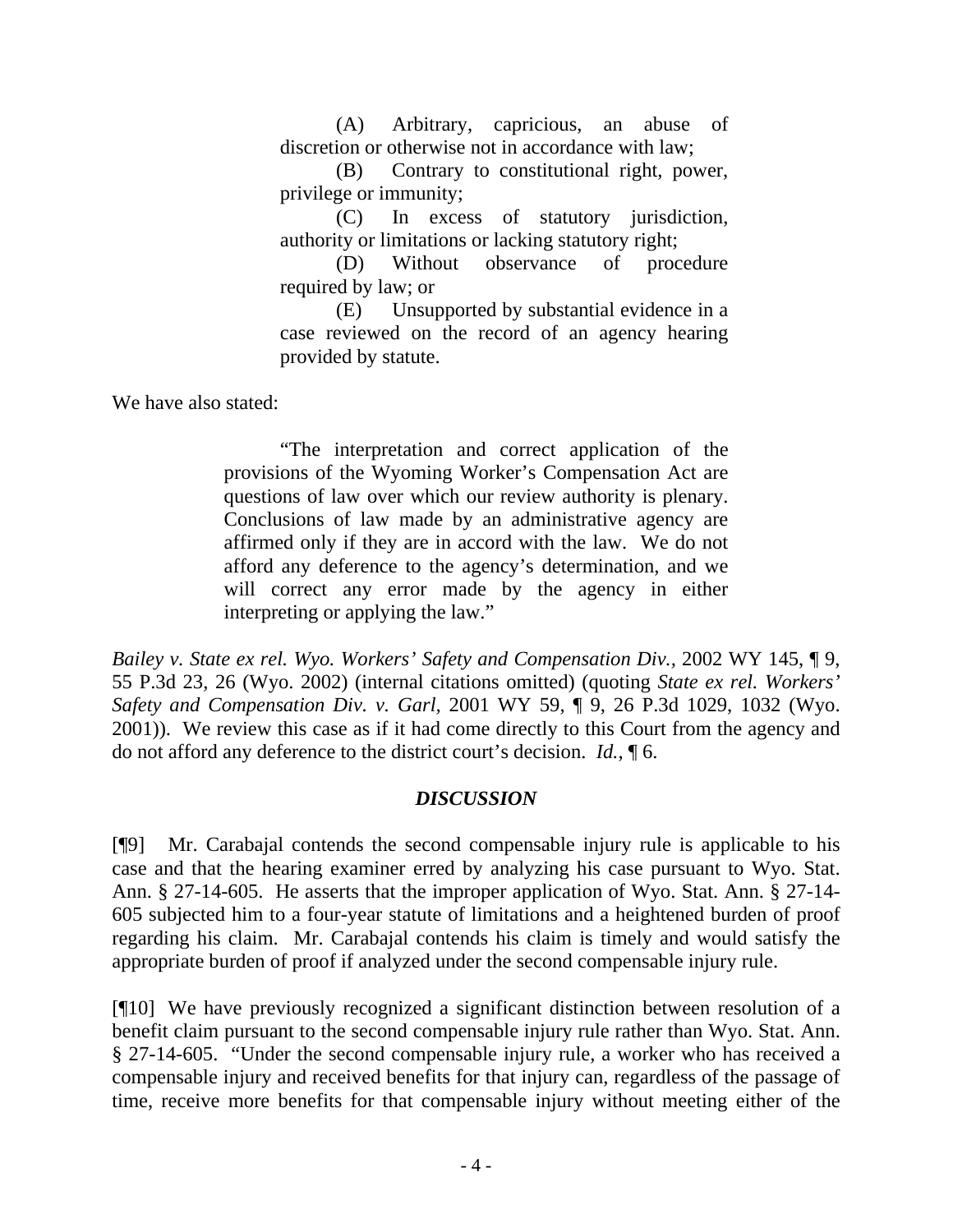time limits or increased burden of proof found in Wyo. Stat. Ann. § 27-14-605 (LexisNexis 2001)." *Yenne-Tully v. State ex rel. Wyo. Workers' Safety and Compensation Div.,* 2002 WY 90, ¶ 10, 48 P.3d 1057, 1062 (Wyo. 2002) (*Yenne-Tully II*).

[¶11] At the hearing, the parties presented two issues for resolution: (1) whether Mr. Carabajal was entitled to temporary total disability benefits for his 2002 injury; and (2) whether the Division's Application for Modification of Benefits Due to Mistake should be granted. The OAH made the following conclusions of law:

- 5. Carabajal has failed to met [sic] his burden on the issue of TTD benefits. The evidence is clear that Carabajal did not receive benefits of any type from the Division from at least 1980 through September 2002. . . . Carabajal did not apply for additional benefits within four years of his last paid benefits. TTD benefits are therefore denied.
- . . .
- 8. WYO. STAT. ANN. § 27-14-605(a) (LEXIS 2002) provides the Division or an employee can apply for modification within four years from the date of the last payment of benefits due to an increase or decrease of incapacity or due to mistake or fraud. WYO. STAT. ANN. § 27-14-605(b) (LEXIS 2002) provides that any right to benefits under subsection (a) terminates if a claim is not filed within the four-year limitation period. WYO. STAT. ANN. § 27-14-605(c) (LEXIS 2002) provides claims for medical benefits, which would otherwise be terminated under subsection (b), may be paid if the claimant proves by competent medical authority and to a reasonable degree of medical certainty that the condition is directly related to the original injury. The deposition testimony of Dr. Sramek clearly indicated that Carabajal's current back condition could not be directly related to the original injury in 1977. The Division made a mistake when it awarded medical benefits in November 2002. The Application for Modification is therefore granted.

In denying Mr. Carabajal's claim for benefits and in granting the Division's modification, the hearing examiner relied upon the four-year statute of limitations set forth in Wyo.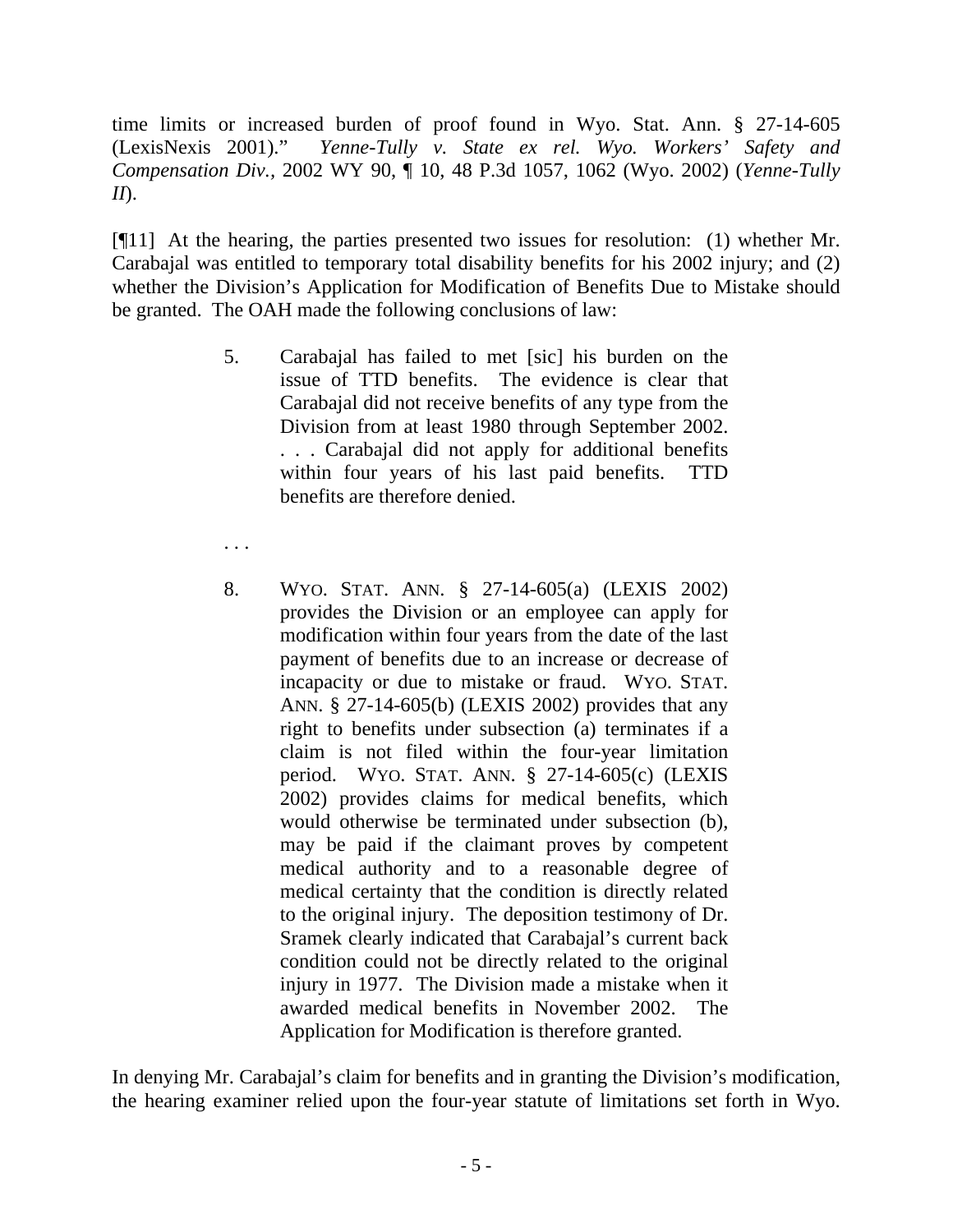Stat. Ann. § 27-14-605(a) and the burden of proof described in Wyo. Stat. Ann. § 27-14-  $605(c)(ii)$ .

[¶12] We have long recognized that an industrial accident can give rise to more than one compensable injury. *Baldwin v. Scullion*, 62 P.2d 531, 539 (Wyo. 1936). We generally refer to this principle as the "second compensable injury rule." The second compensable injury rule applies when "an initial compensable injury ripens into a condition requiring additional medical intervention." *Yenne-Tully v. State ex rel. Workers' Safety and Compensation Div.,* 12 P.3d 170, 172 (Wyo. 2000) (*Yenne-Tully I*).

[¶13] In *Baldwin*, we discussed the basic rationale behind the second compensable injury rule:

> Medical science and diagnosis have advanced with well-nigh miraculous strides in the last decade or two, yet they cannot at this time, and probably never will be able to foretell accurately the reaction of every particular human body to every particular hurt it may sustain in industrial employment. Under these circumstances it seems to us palpably unjust to the employee to deny him compensation because he has tried to keep his place on the employer's pay roll by doing his regular work and then has found that conditions produced at the time of the accident, and which medical science could not recognize or whose final consequences it could not forecast, have gradually and ultimately produced a compensable injury. We do not think the language employed in the law by our state legislature was reasonably intended to produce any such result.

*Baldwin*, 62 P.2d at 539. We have since applied the rule in a variety of cases. *See, e.g., Yenne-Tully I¸*12 P.3d at 172; *Pino v. State ex rel. Wyo. Workers' Safety and Compensation Div.,* 996 P.2d 679, 684-85 (Wyo. 2000); *Matter of Krause,* 803 P.2d 81, 82 (Wyo. 1990); *Pacific Power & Light Co. v. Rupe*, 741 P.2d 609, 610 (Wyo. 1987); *State ex rel. Wyoming Workers' Compensation Div. v. Malkowski*, 741 P.2d 604, 605 (Wyo. 1987); and *In re Barnes*, 587 P.2d 214, 218-19 (Wyo. 1978). In asserting that the hearing examiner erred in failing to apply the second compensable injury rule, Mr. Carabajal relies primarily upon our decisions in *Pino* and *Yenne-Tully I.*

[¶14] In *Pino*, the claimant had incurred a work related back injury in 1995. *Pino,* 996 P.2d at 681. He was diagnosed with a disc bulge at L4-L5 and L5-S1. He was treated conservatively and returned to work on a part-time basis within six months. He commenced full-time employment shortly thereafter. In 1997, Pino coughed while getting out of the shower at home rupturing the disc at the site of the previous bulge. He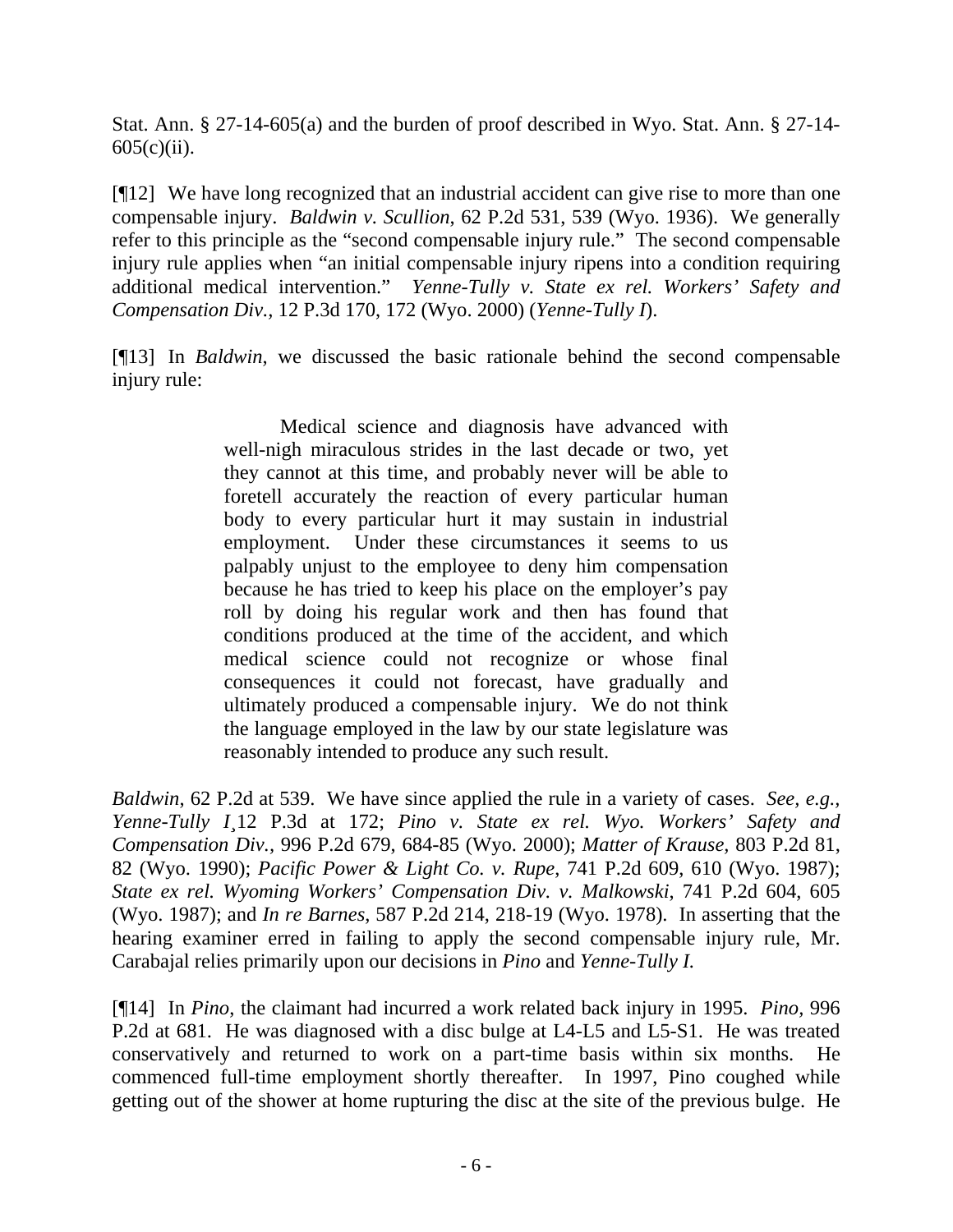sought additional workers' compensation benefits. *Id.* After a contested case hearing, the hearing examiner entered his decision denying Pino benefits on the basis that he "had failed to establish that the herniated disc was causally related to the work-related injury in 1995." *Id.* at 682. The hearing examiner concluded that although Pino's 1995 injury predisposed him to a subsequent disc herniation, it was the cough in 1997 which caused the herniation. *Id.* at 685. In reviewing the decision of the hearing examiner we noted:

> The thrust of the hearing examiner's disposition is clear; he ruled that the cause of the herniation was a cough that occurred at home not the work place. Yet, there is nothing in the second compensable injury rule that attributes any significance to the place where the worker happened to be when the injury manifested itself nor is any triggering event required. Other cases simply report the increasing severity of the injury over time that ultimately required surgery. In *Evenson*, the triggering event was a slip and fall at home.

> We have ruled in a different medical context that the causal connection between an accident or condition at the workplace is satisfied if the medical expert testifies that it is more probable than not that the work contributed in a material fashion to the precipitation, aggravation or acceleration of the injury. *Claim of Taffner*[, 821 P.2d 103, 105 \(Wyo. 1991\).](http://www.lexis.com/research/buttonTFLink?_m=a98a891dd53d3db58155a910c7f72c6e&_xfercite=%3ccite%20cc%3d%22USA%22%3e%3c%21%5bCDATA%5b996%20P.2d%20679%5d%5d%3e%3c%2fcite%3e&_butType=3&_butStat=2&_butNum=58&_butInline=1&_butinfo=%3ccite%20cc%3d%22USA%22%3e%3c%21%5bCDATA%5b821%20P.2d%20103%2cat%20105%5d%5d%3e%3c%2fcite%3e&_fmtstr=FULL&docnum=1&_startdoc=1&wchp=dGLbVlb-zSkAW&_md5=6e9fdb9173564ef4e5e28ac7e2760619) We do not invoke a standard of reasonable medical certainty with respect to such causal connection. *[Kaan v. State ex rel.](http://www.lexis.com/research/buttonTFLink?_m=a98a891dd53d3db58155a910c7f72c6e&_xfercite=%3ccite%20cc%3d%22USA%22%3e%3c%21%5bCDATA%5b996%20P.2d%20679%5d%5d%3e%3c%2fcite%3e&_butType=3&_butStat=2&_butNum=59&_butInline=1&_butinfo=%3ccite%20cc%3d%22USA%22%3e%3c%21%5bCDATA%5b689%20P.2d%201387%2cat%201389%5d%5d%3e%3c%2fcite%3e&_fmtstr=FULL&docnum=1&_startdoc=1&wchp=dGLbVlb-zSkAW&_md5=dd8498d85775e6ea477e7058a43552bd)  [Wyoming Worker's Compensation Div.](http://www.lexis.com/research/buttonTFLink?_m=a98a891dd53d3db58155a910c7f72c6e&_xfercite=%3ccite%20cc%3d%22USA%22%3e%3c%21%5bCDATA%5b996%20P.2d%20679%5d%5d%3e%3c%2fcite%3e&_butType=3&_butStat=2&_butNum=59&_butInline=1&_butinfo=%3ccite%20cc%3d%22USA%22%3e%3c%21%5bCDATA%5b689%20P.2d%201387%2cat%201389%5d%5d%3e%3c%2fcite%3e&_fmtstr=FULL&docnum=1&_startdoc=1&wchp=dGLbVlb-zSkAW&_md5=dd8498d85775e6ea477e7058a43552bd)*, 689 P.2d 1387, 1389 [\(Wyo. 1984\)](http://www.lexis.com/research/buttonTFLink?_m=a98a891dd53d3db58155a910c7f72c6e&_xfercite=%3ccite%20cc%3d%22USA%22%3e%3c%21%5bCDATA%5b996%20P.2d%20679%5d%5d%3e%3c%2fcite%3e&_butType=3&_butStat=2&_butNum=59&_butInline=1&_butinfo=%3ccite%20cc%3d%22USA%22%3e%3c%21%5bCDATA%5b689%20P.2d%201387%2cat%201389%5d%5d%3e%3c%2fcite%3e&_fmtstr=FULL&docnum=1&_startdoc=1&wchp=dGLbVlb-zSkAW&_md5=dd8498d85775e6ea477e7058a43552bd) (*citing [Jim's Water Service v. Eayrs](http://www.lexis.com/research/buttonTFLink?_m=a98a891dd53d3db58155a910c7f72c6e&_xfercite=%3ccite%20cc%3d%22USA%22%3e%3c%21%5bCDATA%5b996%20P.2d%20679%5d%5d%3e%3c%2fcite%3e&_butType=3&_butStat=2&_butNum=60&_butInline=1&_butinfo=%3ccite%20cc%3d%22USA%22%3e%3c%21%5bCDATA%5b590%20P.2d%201346%5d%5d%3e%3c%2fcite%3e&_fmtstr=FULL&docnum=1&_startdoc=1&wchp=dGLbVlb-zSkAW&_md5=e92f397e5bdb8be33e93834576405913)*, 590 P.2d [1346 \(Wyo. 1979\)\).](http://www.lexis.com/research/buttonTFLink?_m=a98a891dd53d3db58155a910c7f72c6e&_xfercite=%3ccite%20cc%3d%22USA%22%3e%3c%21%5bCDATA%5b996%20P.2d%20679%5d%5d%3e%3c%2fcite%3e&_butType=3&_butStat=2&_butNum=60&_butInline=1&_butinfo=%3ccite%20cc%3d%22USA%22%3e%3c%21%5bCDATA%5b590%20P.2d%201346%5d%5d%3e%3c%2fcite%3e&_fmtstr=FULL&docnum=1&_startdoc=1&wchp=dGLbVlb-zSkAW&_md5=e92f397e5bdb8be33e93834576405913) Testimony by the medical expert to the effect that the injury "most likely," "contributed to," or "probably" is the product of the workplace suffices under our established standard. *Kaan,* [689 P.2d at 1389.](http://www.lexis.com/research/buttonTFLink?_m=a98a891dd53d3db58155a910c7f72c6e&_xfercite=%3ccite%20cc%3d%22USA%22%3e%3c%21%5bCDATA%5b996%20P.2d%20679%5d%5d%3e%3c%2fcite%3e&_butType=3&_butStat=2&_butNum=61&_butInline=1&_butinfo=%3ccite%20cc%3d%22USA%22%3e%3c%21%5bCDATA%5b689%20P.2d%201387%2cat%201389%5d%5d%3e%3c%2fcite%3e&_fmtstr=FULL&docnum=1&_startdoc=1&wchp=dGLbVlb-zSkAW&_md5=95ea1c0d681595171b00a6df82baed29) We have quoted above the mixed findings of fact and conclusions of law pursuant to which the hearing examiner acknowledged that it was the opinion of the doctors that the work injury in 1995 weakened the disc in Pino's back and predisposed him to herniation. Further, the hearing examiner acknowledged that the evidence established that the injury in 1995 predisposed Pino to the possibility of disc herniation. The hearing examiner then ruled, however, that the cause of the herniated disc was the cough at home. The hearing examiner made no reference to the law surrounding a second compensable injury.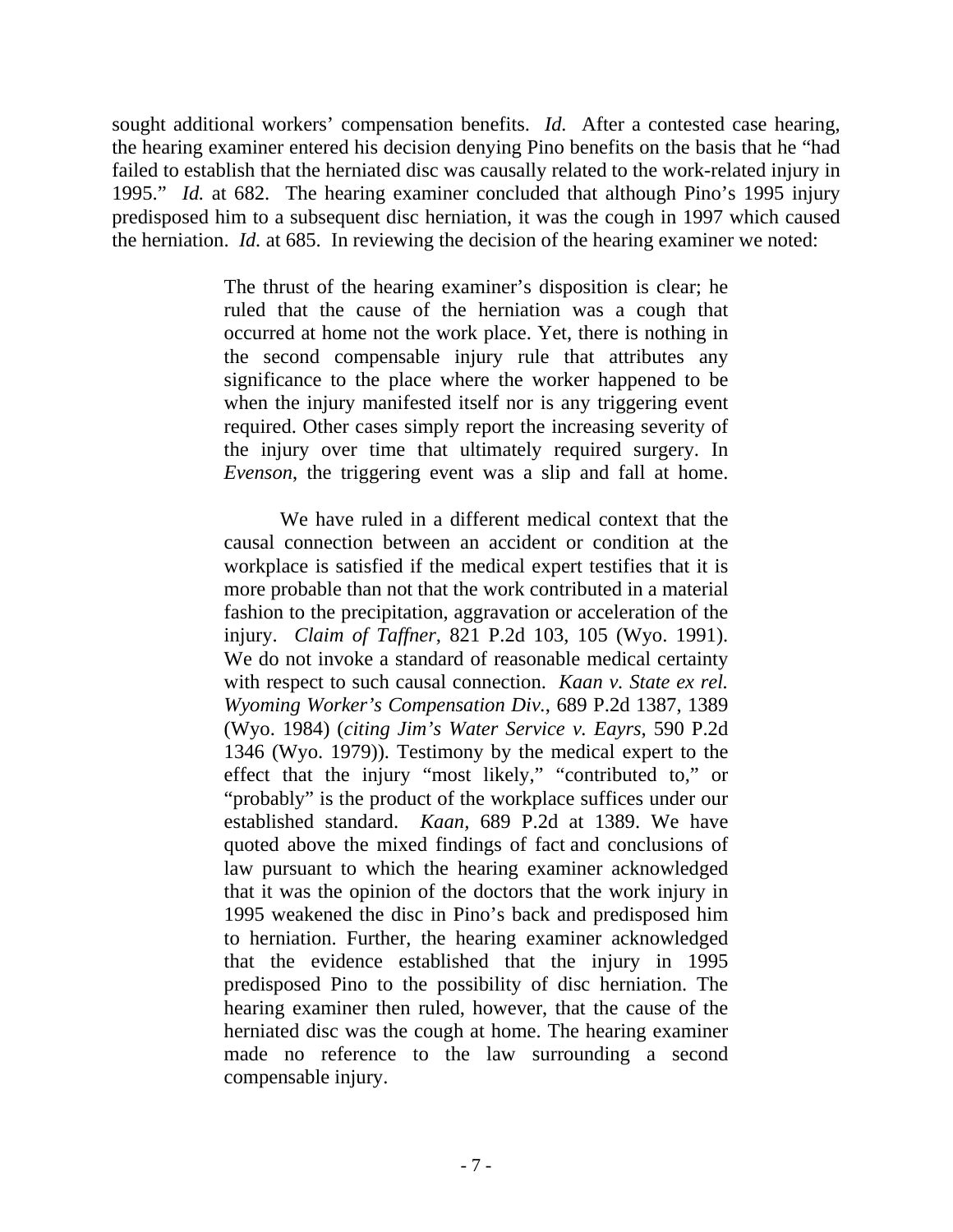*Id.* We reversed the decision of the hearing examiner for failure to apply the second compensable injury rule to Pino's claim.

[¶15] In *Yenne-Tully I*, the claimant suffered a compensable back injury in 1989. *Yenne-Tully I*, 12 P.3d at 171. He received benefits from the Division for approximately two years. In 1997, Yenne-Tully awoke in pain due to a herniated disc. *Id.* Due to the perceived lack of a work-related triggering event for the 1997 injury, the hearing examiner applied the burden of proof set forth in Wyo. Stat. Ann. § 27-14-603(a) regarding injuries which develop over a substantial period of time. *Id.* at 172. We recognized that the second compensable injury rule was applicable in Yenne-Tully's case. *Id.* We reversed and remanded for reconsideration in light of the second compensable injury rule, finding it error to invoke an inappropriate burden of proof. *Id.*  at 173.

[¶16] In this case, the evidence is undisputed. Mr. Carabajal suffered a herniated disc at the L5-S1 level in 1977 and received workers' compensation benefits until approximately 1980. During the next twenty-two years, Mr. Carabajal continued to work for the same employer and did not seek additional benefits. In 2002, Mr. Carabajal suffered a reherniation at the same L5-S1 level while he was walking. The reherniation led to a fusion surgery in 2003 which was performed by Dr. Joseph Sramek. When asked his opinion regarding the relationship between the 1977 injury and the 2002 injury, Dr. Sramek testified, in pertinent part, as follows:

> I think - - you know, I think the new problem was in some way related to the old problem, in that his original injury was there, and he had an already weakened disk from that. So I think it predisposed him to this. It's not directly attributable to a work-related injury, but his original injury, I think, made it more likely that this type of problem would occur in the future for him.

. . .

It's at the same - - his new problem is at the same level that was injured back in 1977. Okay. He had surgery back in '79 by Dr. Metz at the same level. By virtue of having an injury at that level and having surgery at that level, he had a higher predisposition to getting a recurrent injury at that same level, higher than the general population would have. Now, you can make the leap that this current injury, you know, probably wouldn't have occurred if he didn't have his original injury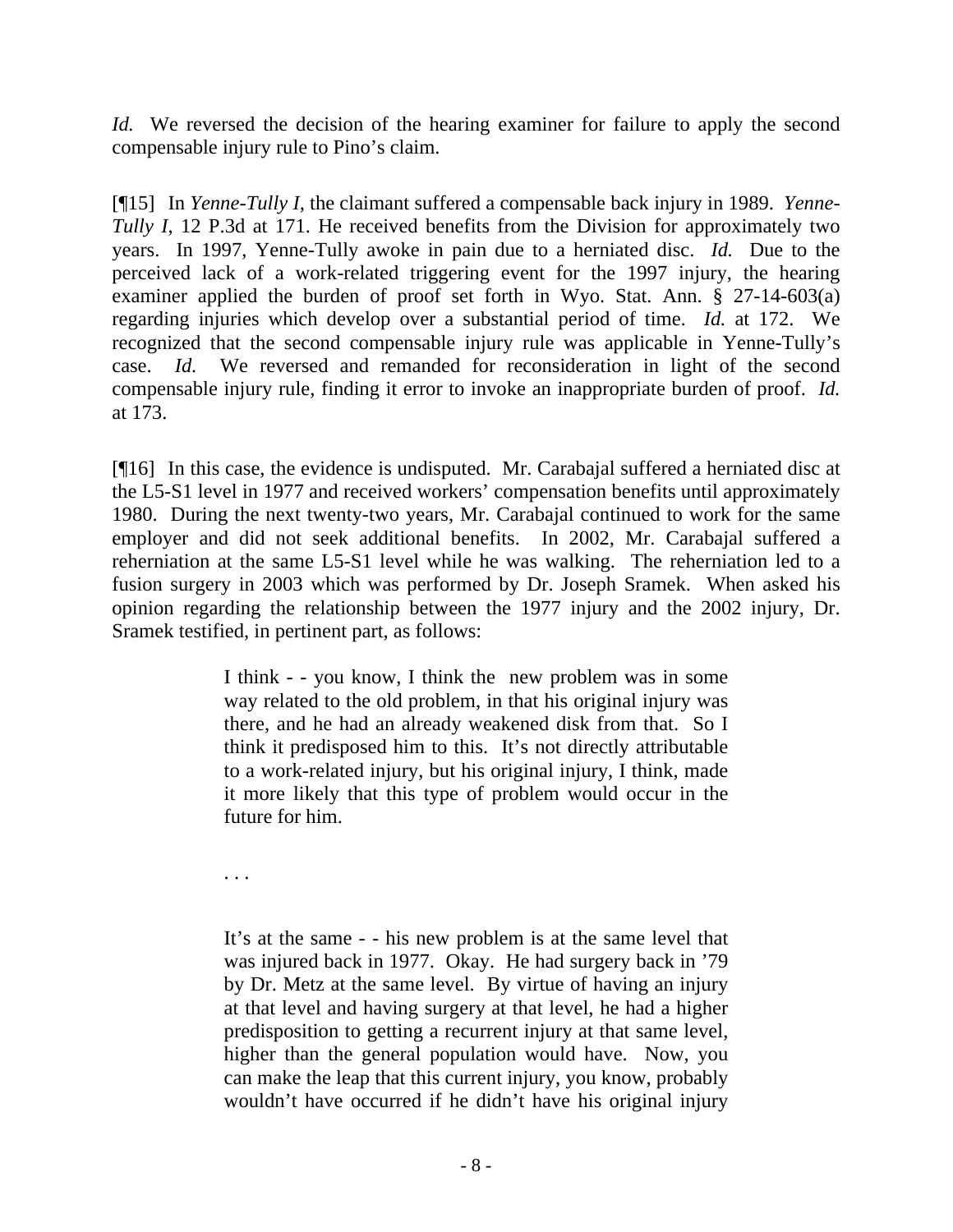and original surgery. It may or may not have. He was definitely placed at a higher predisposition to having this type of problem happening.

When Dr. Sramek was asked whether he could say with any degree of certainty what actually caused the reherniation, Dr. Sramek testified, "Well, I mean, the current reherniation, no, other than the fact that he had a predisposition related to his previous injury."

[¶17] Based upon our holdings in *Pino* and *Yenne-Tully I* and the facts established by Mr. Carabajal, we conclude that Mr. Carabajal's claim should have been analyzed pursuant to the second compensable injury rule. The hearing examiner erred in determining the claim pursuant to Wyo. Stat. Ann. § 27-14-605.

> "Wyo. Stat. § 27-14-605 applies to original benefits awarded after a determination in favor of the employee. Medical benefits and temporary total disability benefits awarded at a later date pursuant to the second compensable injury rule are not among the benefits the statute controls."

*Yenne-Tully I¸*12 P.3d at 173 (quoting *Casper Oil Co. v. Evenson*, 888 P.2d 221, 225 (Wyo. 1995)).

[¶18] The Division does not directly dispute the potential applicability of the second compensable injury rule to Mr. Carabajal's claim. It contends, however, that affirmance of the OAH decision is warranted because Mr. Carabajal failed to raise the second compensable injury rule as a theory of recovery at the hearing level.

[¶19] Mr. Carabajal concedes that the second compensable injury theory was not explicitly raised in the pleadings at the hearing level. He contends, however, that it was sufficiently raised to alert the hearing examiner to his theory of recovery. The Employee-Claimant's Unpaid Benefit List filed January 22, 2003, with the OAH states, "[t]his is a 'coverage case' involving the relatedness of present back symptoms to the original injury which occurred approximately 23 years ago and, more particularly, the relatedness of surgery done in 2002 and 2003 to that original injury." Additionally, at the evidentiary hearing, Mr. Carabajal's counsel explained that the herniation occurred at the same level and location as the 1977 injury. He discussed the nexus between the 1977 injury and the 2002 injury and asserted that the previous injury "predisposed Mr. Carabajal to have another occurrence or a subsequent failure of the disk at that level and on that side."

[¶20] Our long-standing general rule is that "Wyoming appellate courts do not review issues raised for the first time on appeal. This rule is equally applicable to appeals from administrative decisions as to those from district courts." *Shaffer v. State ex rel., Wyo.*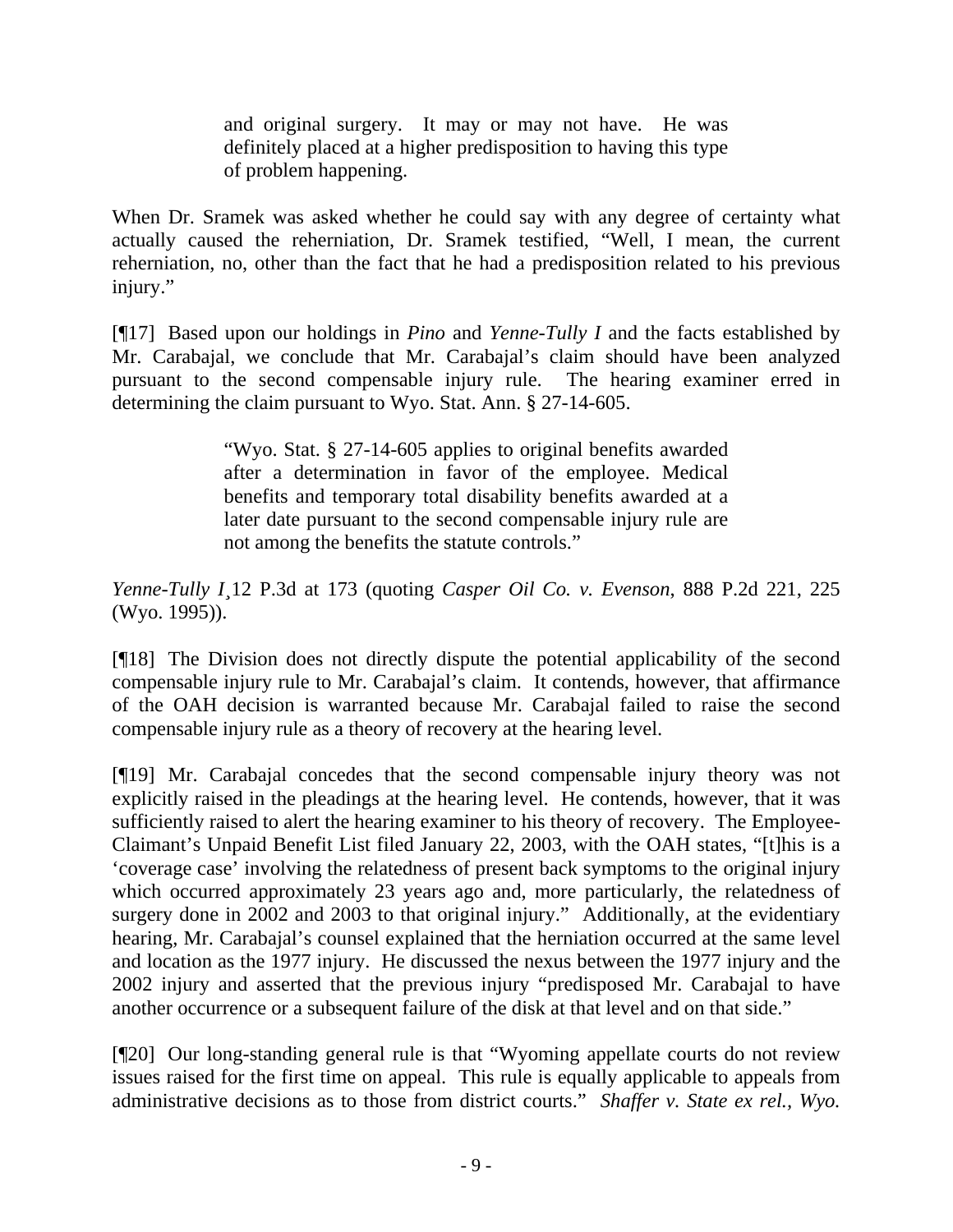*Workers' Safety and Compensation Div*., 960 P.2d 504, 507-508 (Wyo. 1998) (quoting *Nelson v. Sheridan Manor*, 939 P.2d 252, 255 (Wyo. 1997)). This Court takes "a dim view of a litigant trying a case on one theory and appealing it on another. . . . Parties are bound by the theories which they advanced below." *WW Enterprises, Inc. v. City of Cheyenne*, 956 P.2d 353, 356 (Wyo. 1998). However, we will "consider two types of issues raised for the first time on appeal: jurisdictional issues and 'issues of such a fundamental nature that they must be considered.'" *Brees v. Gulley Enterprises, Inc.,* 6 P.3d 128, 134 (Wyo. 2000) (quoting *WW Enterprises, Inc.*, 956 P.2d at 356). Mr. Carabajal contends that application of the correct burden of proof is an issue of such fundamental nature that we must address it on the merits even if not directly raised below.

[¶21] In the context of the second compensable injury rule, we have recognized that the hearing examiner "has an obligation to invoke and apply the rules of law that support a claimant's theory of the case." *Pino,* 996 P.2d at 687. The information presented by Mr. Carabajal was sufficient to alert the hearing examiner to Mr. Carabajal's theory of the case so that he should have applied the second compensable injury rule. Our determination is in accord with our holding in *Pino:* 

We conclude that the hearing examiner failed to recognize that the issue before the agency was one of a second subsequent injury rather than simply one of proximate causation. Like a trial judge instructing a jury, the Office of Administrative Hearings has an obligation to invoke and apply the rules of law that support a claimant's theory of the case. It may be that this Court has explained the case in more detail and with more specificity than did Pino, but the fact remains that his theory of the case encompassed a second compensable injury. The hearing examiner should have invoked and applied the rule relied upon in the cited cases. Under the circumstances, the failure to do so constitutes a decision "not in accordance with law."

*Id.* Based upon the foregoing, we are not foreclosed from considering this issue on appeal.

[¶22] In its final argument, the Division contends that the decision should be affirmed on the basis that substantial evidence exists to deny benefits even if the second compensable injury rule is applied. The Division relies upon our decision in *Yenne-Tully II* in support of its position. The Division's reliance is misplaced. In *Yenne-Tully II* we affirmed the decision of the hearing examiner who applied the second compensable injury rule and determined that claimant had failed to meet his burden of proof under the rule. *Yenne-Tully II,*  $\P$  14. The decision of the hearing officer in *Yenne-Tully II* was necessitated by our decision in *Yenne-Tully I.*